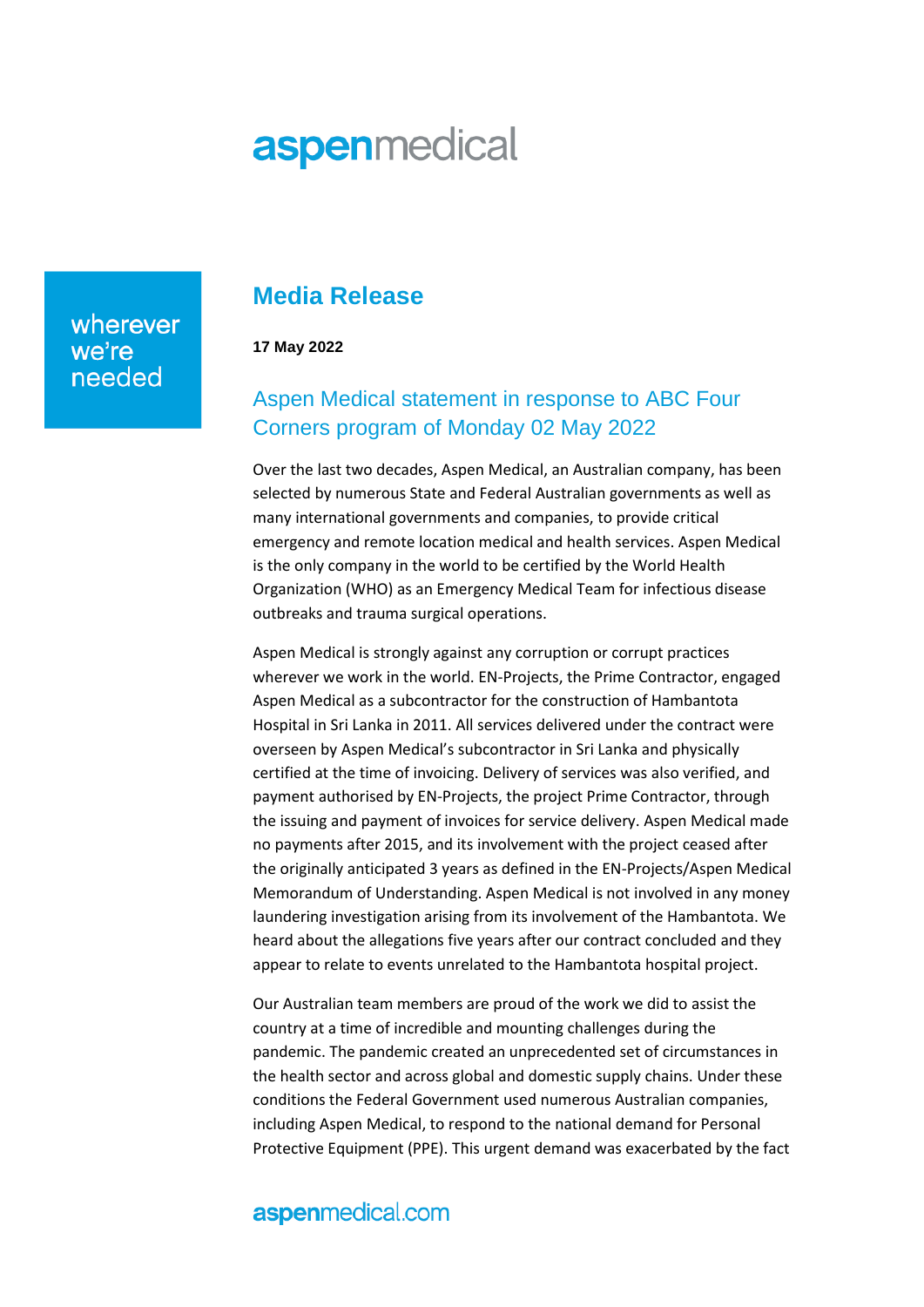that, especially in the early months, no one understood what the transmission rate or fatality rate would be, no vaccine yet existed, and the time needed to develop a vaccine was unknown. Against this complex background, it is unlikely that any company, or country, has ever needed to quickly secure and deliver PPE supplies on the scale that was required.

Aspen Medical secured unprecedented volumes of essential PPE for frontline line workers across the Australian health and hospital sectors, despite significant and mounting competition globally for these products as the pandemic evolved. We also provided targeted emergency support to aged care work forces where both Not For Profit (NFP) and private aged care operators lacked in-house infection prevention and control (IPC) capabilities or were unable to maintain safe staffing levels.

Aspen Medical requested and received a Commonwealth letter of support for Australian export in health services to other international Governments. Letters of support were obtained from both the Australian Defence Export Office (DEO) and the Federal Department of Health in early 2020. These letters were only used for international export and not for any Australian Department of Health contracts.

International Governments, including successive Australian and State governments from both sides of politics, in addition to NGOs, such as the UN and WHO, have for many years enlisted commercial providers to complement government and NFP health services in times of major emergencies. We are immensely proud of the critical services and products we have delivered to protect and save tens of thousands of lives. We have provided important medical services in extremely difficult and challenging circumstances to supplement the work done by governments, corporates and NGO charities where their resources have been stretched or unable to fully meet the many challenges and crises they faced. For example, at the peak of the Ebola crisis in West Africa in 2014/15, Aspen Medical was contracted to support the UK, United States, Australian and New Zealand governments' efforts by managing multiple Ebola treatment centres across Liberia and Sierra Leone.

After a visit to the Australian Ebola Treatment Centre in early 2015, Senator Richard Di Natale commented (Senate Estimates, 26 February 2015): "I would like to begin by acknowledging the work that is being done by Aspen. While I

### aspenmedical.com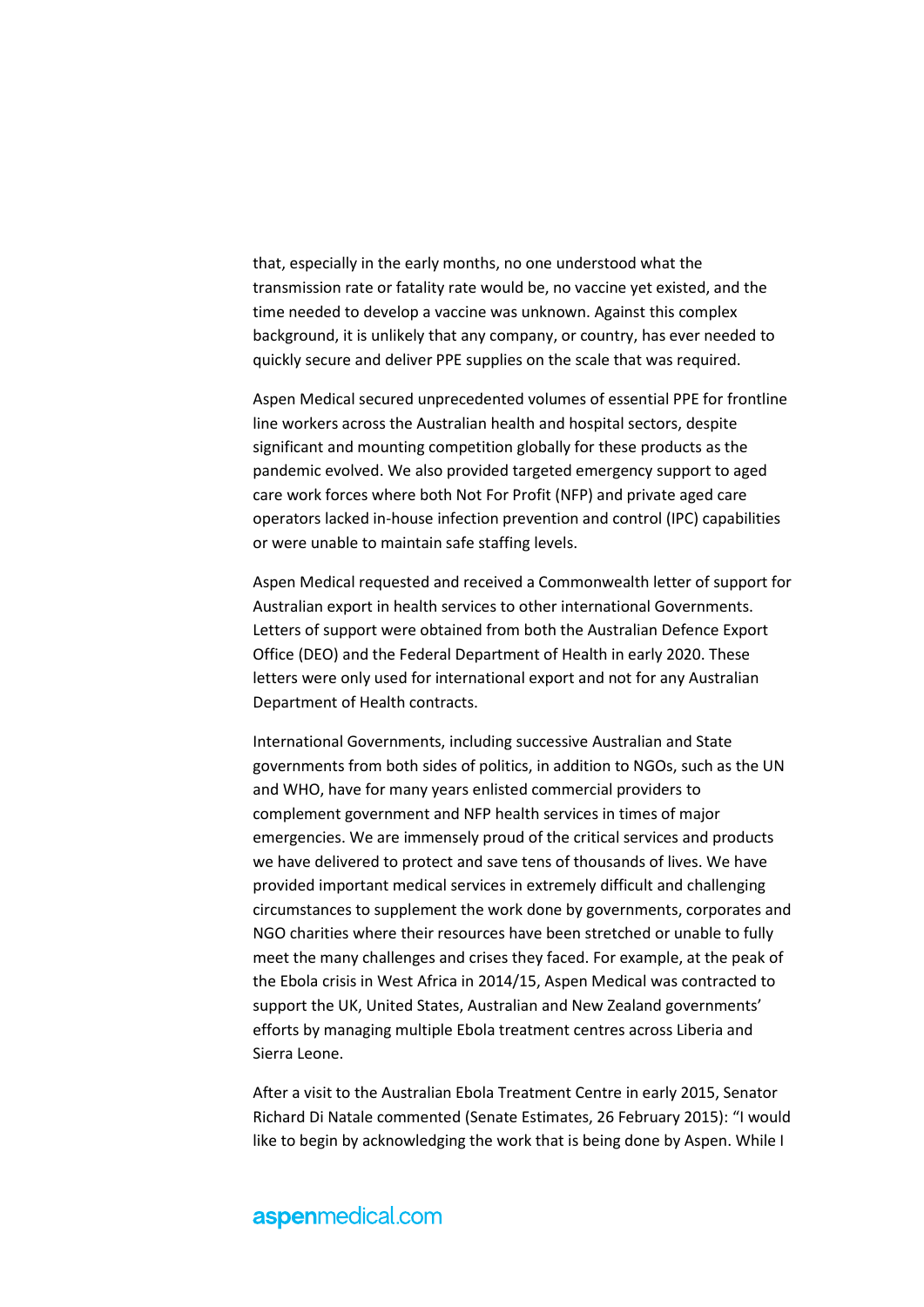was concerned about the awarding of the contract, having visited the facility, and seen the people involved I do want to put on record that the work that is being done now is of a very high quality. In terms of the level of support being offered, I was satisfied that it was of a very high standard. So, I want to put that on the record upfront."

This does not mean that the specialised healthcare providers working in the humanitarian space will supplant the charity or NFP healthcare providers. In fact, we (NGOs, Governments, Charity, NFPs and commercial organisations) are all needed to address the growing demand for healthcare in the humanitarian fields around the world. The COVID pandemic has shown the critical importance of working together in the past two years.

We believe that all organisations involved in this space should seek to confirm their Social Purpose and commitment to the highest standards of service delivery. Aspen Medical does this in several ways:

- [Being accredited by the WHO \(Aspen Medical is the only commercial](https://www.who.int/emergencies/partners/emergency-medical-teams)  [entity accredited by the WHO as an Emergency Medical Team for](https://www.who.int/emergencies/partners/emergency-medical-teams)  [infectious disease outbreaks and trauma surgical operations\)](https://www.who.int/emergencies/partners/emergency-medical-teams)
- [Being externally and independently](https://bcorporation.com.au/) audited and certified as a Benefit [Corporation \(B Corp\)](https://bcorporation.com.au/)
- Demonstrating social purpose
- [Demonstrated commitment to Corporate Social Responsibility \(CSR\)](https://youtu.be/y-2APmQe554)
- Accreditation to a range of appropriate international operating standards

We can reflect on customer satisfaction levels which are best demonstrated by our team achieving a 100% retention rate for all current customers that conducted formal procurements over the past year. We view this retention rate as a testimony to the high-quality service delivery, professional standards and positive customer and patient outcomes that our team delivered despite the challenges experienced during the pandemic.

In relation to our pandemic work in the aged care sector, our team has proudly provided support to 415 Residential Aged Care Facilities (RACFs) across Australia and provided more than 65,000 hours of service at these

### aspenmedical.com